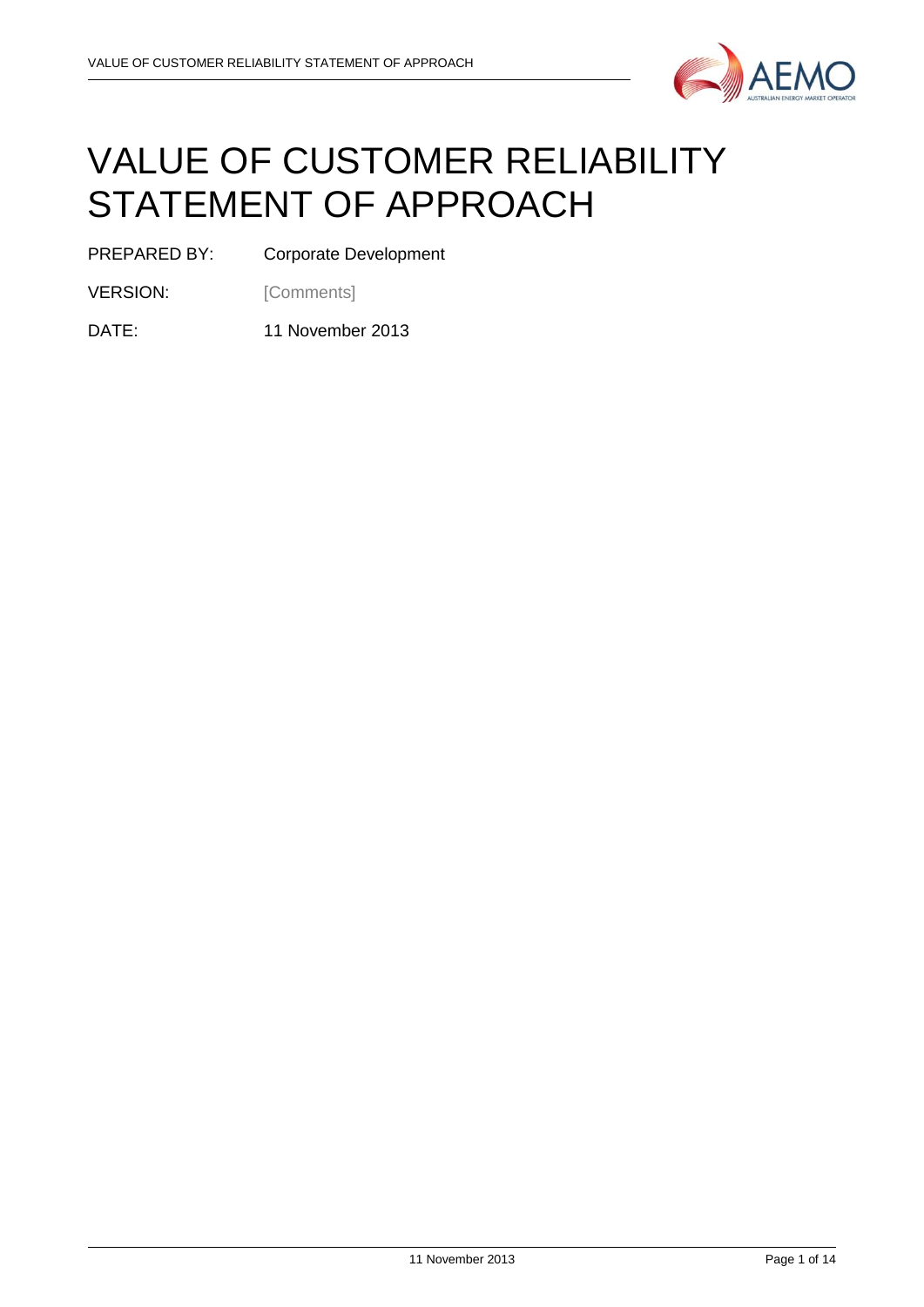

## Contents

| $\mathfrak{p}$ |     |                |  |  |  |
|----------------|-----|----------------|--|--|--|
| 3              |     |                |  |  |  |
|                | 3.1 |                |  |  |  |
|                | 3.2 |                |  |  |  |
|                | 3.3 |                |  |  |  |
|                | 3.4 |                |  |  |  |
|                |     | 3.4.1<br>3.4.2 |  |  |  |
|                | 3.5 |                |  |  |  |
| 4              |     |                |  |  |  |
|                | 4.1 |                |  |  |  |
|                |     | 4.1.1          |  |  |  |
|                | 4.2 |                |  |  |  |
|                | 4.3 |                |  |  |  |
|                | 4.4 |                |  |  |  |
| 5              |     |                |  |  |  |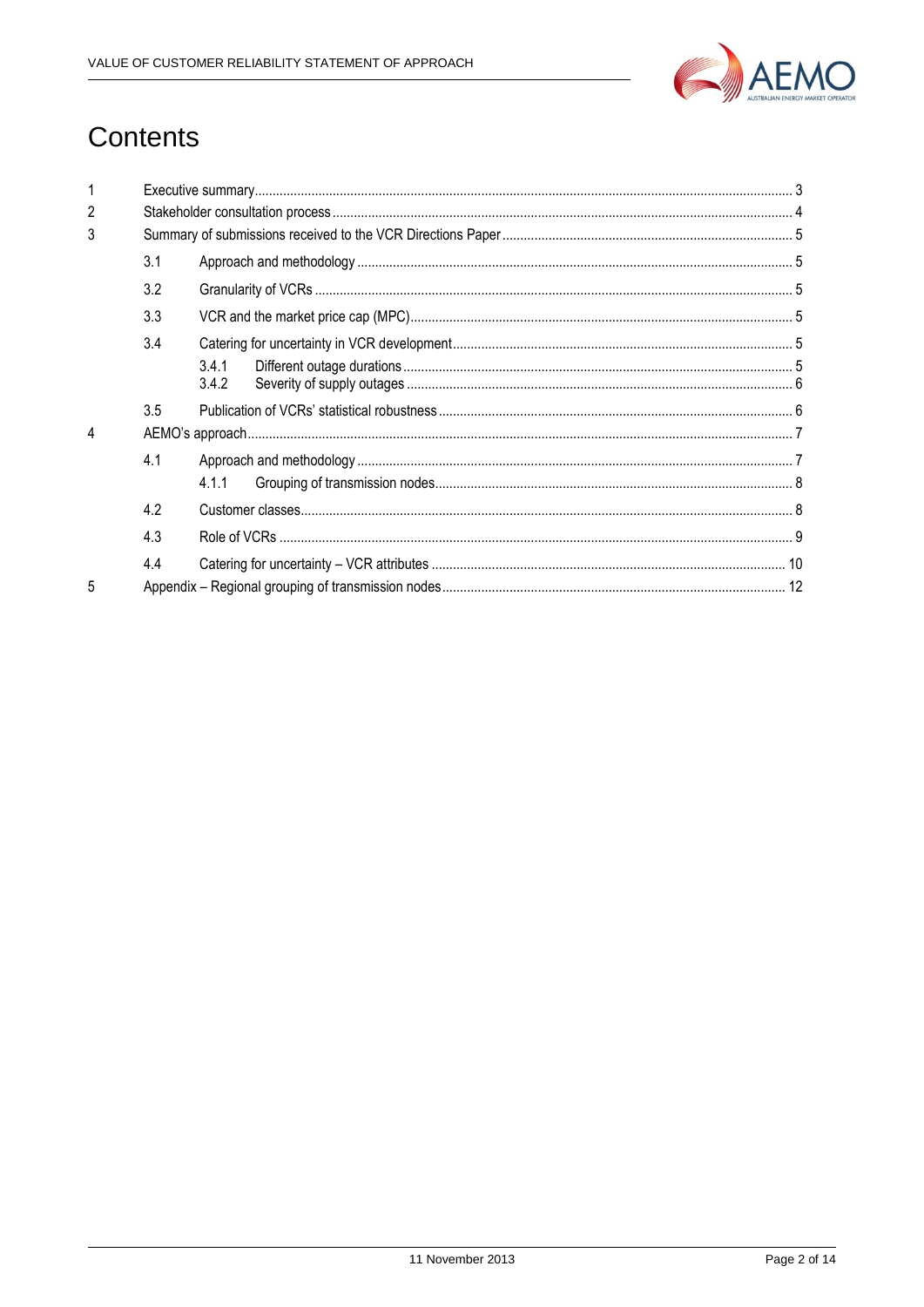

### <span id="page-2-0"></span>**1 Executive summary**

-

AEMO's National Value of Customer Reliability (VCR) Review will deliver values of customer reliability (VCRs) that can be applied to network planning, operations and revenue regulation purposes in the National Electricity Market (NEM).

As a result of consultation undertaken as part of this review, AEMO has decided to pursue the following:

- Deliver VCRs nationally for four different customer categories (including different sector types).
- $\bullet$  Be able to produce VCRs at the transmission node level in the NEM<sup>1</sup>, including specifying a methodology for businesses themselves to calculate the VCR at the transmission node level.
- Develop VCRs that incorporate a number of attributes to account for uncertainty. This includes outage duration, severity and time of day.
- Conduct a survey based on choice modelling and validate using contingent valuation questions to obtain VCRs.

To date, the development of VCR has been based on regional surveys, one in Victoria in 2007 by VENCorp and the other in New South Wales by the Australian Energy Market Commission (AEMC) in 2012. These surveys did not deliver regional or sector-specific VCRs and there were some large differences between the two which have not been reconciled.

The VCRs developed as part of this review will be based on a deeper understanding of the value that customers place on reliable electricity supply nationally and will therefore be able to support better decision-making across the electricity industry.

This Statement of Approach incorporates feedback from submissions received in response to AEMO's Directions Paper published in June 2013<sup>2</sup>, as well as meetings held with some stakeholders. It outlines AEMO's decision on key points raised in the submissions.

This paper is complemented by a paper provided by the consultant AEMO engaged for this review, Professor Riccardo Scarpa. The accompanying paper further details the methodology and approach that will be deployed to calculate the VCRs.

Ongoing consultation with stakeholders has occurred throughout AEMO's review, particularly with network service providers and the Energy Networks Association. AEMO has also requested input from the network businesses on numerous occasions to assist in the process.<sup>3</sup>

AEMO thanks all those who provided their time to meet, and for their assistance in providing input on this review.

AEMO welcomes ongoing feedback through this process and will flag further opportunities to comment on specific matters.

<sup>1</sup> Except in South Australia and Tasmania where transmission node data on small customers is not readily available.  $2$  AEMO's VCR Draft Directions Paper and submissions received. Available:

[http://www.aemo.com.au/Consultations/National-Electricity-Market/Open/Value-of-Customer-Reliability-Directions-Paper.](http://www.aemo.com.au/Consultations/National-Electricity-Market/Open/Value-of-Customer-Reliability-Directions-Paper) 3 This has included information relating to energy consumption data as well as geographical mapping and feedback on the survey questionnaires.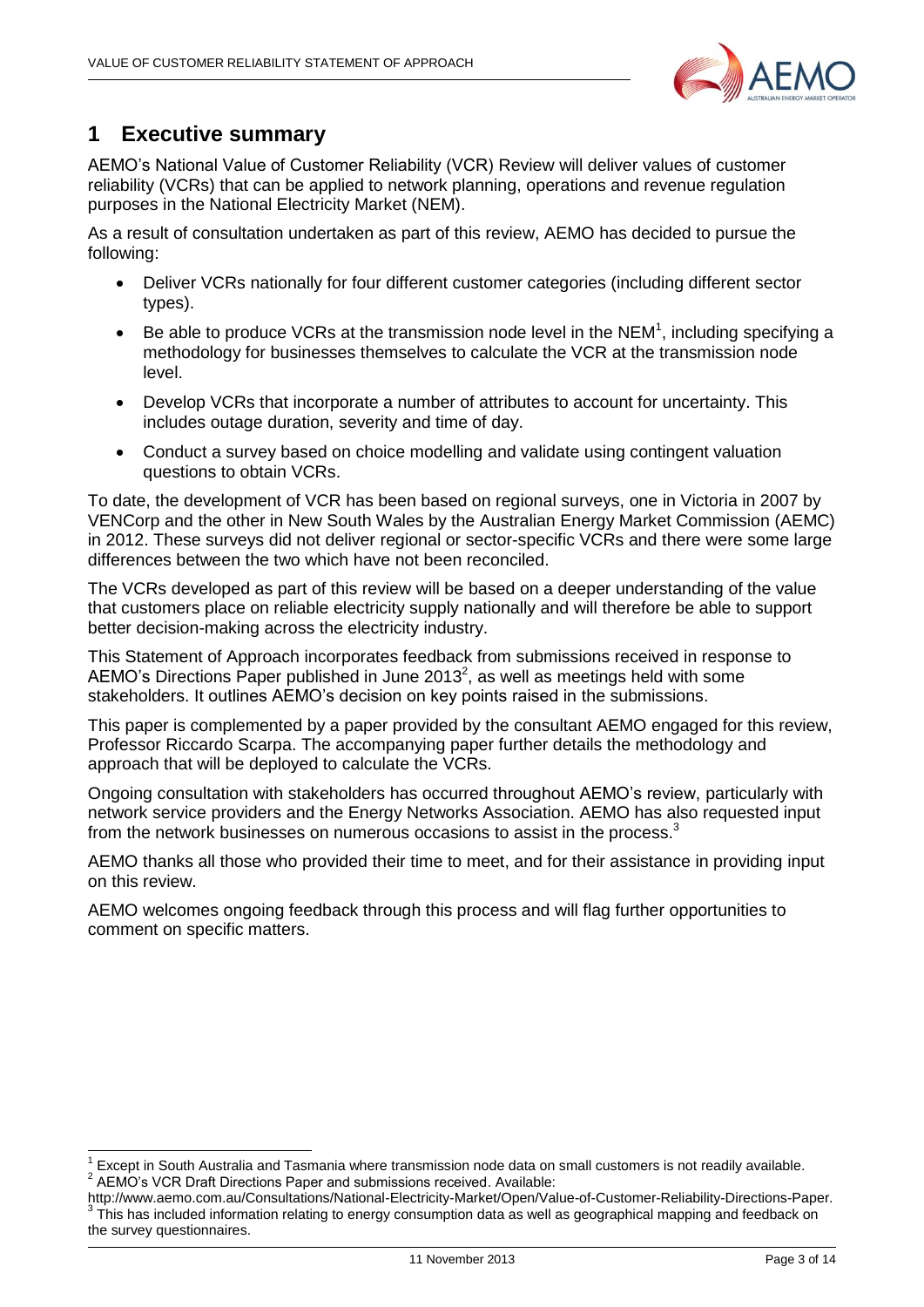

## <span id="page-3-0"></span>**2 Stakeholder consultation process**

| <b>Deliverable</b>                                               | <b>Timeline</b>                     |
|------------------------------------------------------------------|-------------------------------------|
| Measure VCRs in accordance with the<br>methodology and approach. | November 2013 - Mid January<br>2014 |
| Draft VCRs published.                                            | Early - Mid February 2014           |
| Submissions due on draft VCRs.                                   | End February 2014                   |
| Final VCRs published.                                            | April 2014                          |

The indicative timeline for the remainder of this review is as follows:

A more detailed outline of the process which will be undertaken to measure the VCRs in accordance with the methodology and approach is as follows:

| <b>Deliverable</b>                            | <b>Timeline</b>                        |
|-----------------------------------------------|----------------------------------------|
| Survey development                            | Early October 2013                     |
| In house testing of survey                    | End October 2013                       |
| Residential pilot dispatch and in-field       | 7-14 November 2013                     |
| Residential post-pilot changes                | 15-20 November 2013                    |
| Business pilot dispatch and in-field          | 14-21 November 2013                    |
| Business post-pilot changes                   | 22-27 November 2013                    |
| Residential main survey dispatch and in-field | 21 November-16 December 2013           |
| Business main survey dispatch and in-field    | 28 November-16 December 2013           |
| Data analysis and derivation of draft VCRs    | 17 December 2013 - end January<br>2014 |

Where practical within the above review timelines, AEMO will accommodate requests for meetings with individual stakeholders or public meetings. AEMO will also engage with stakeholders throughout the remainder of the review. We are planning to hold a workshop with stakeholders to discuss our methodology and approach outlined in this document in December 2013. A date will be confirmed over the coming weeks.

AEMO's contact for any queries or further information is:

Reena Kwong (03) 9609 8492 *reena.kwong@aemo.com.au*.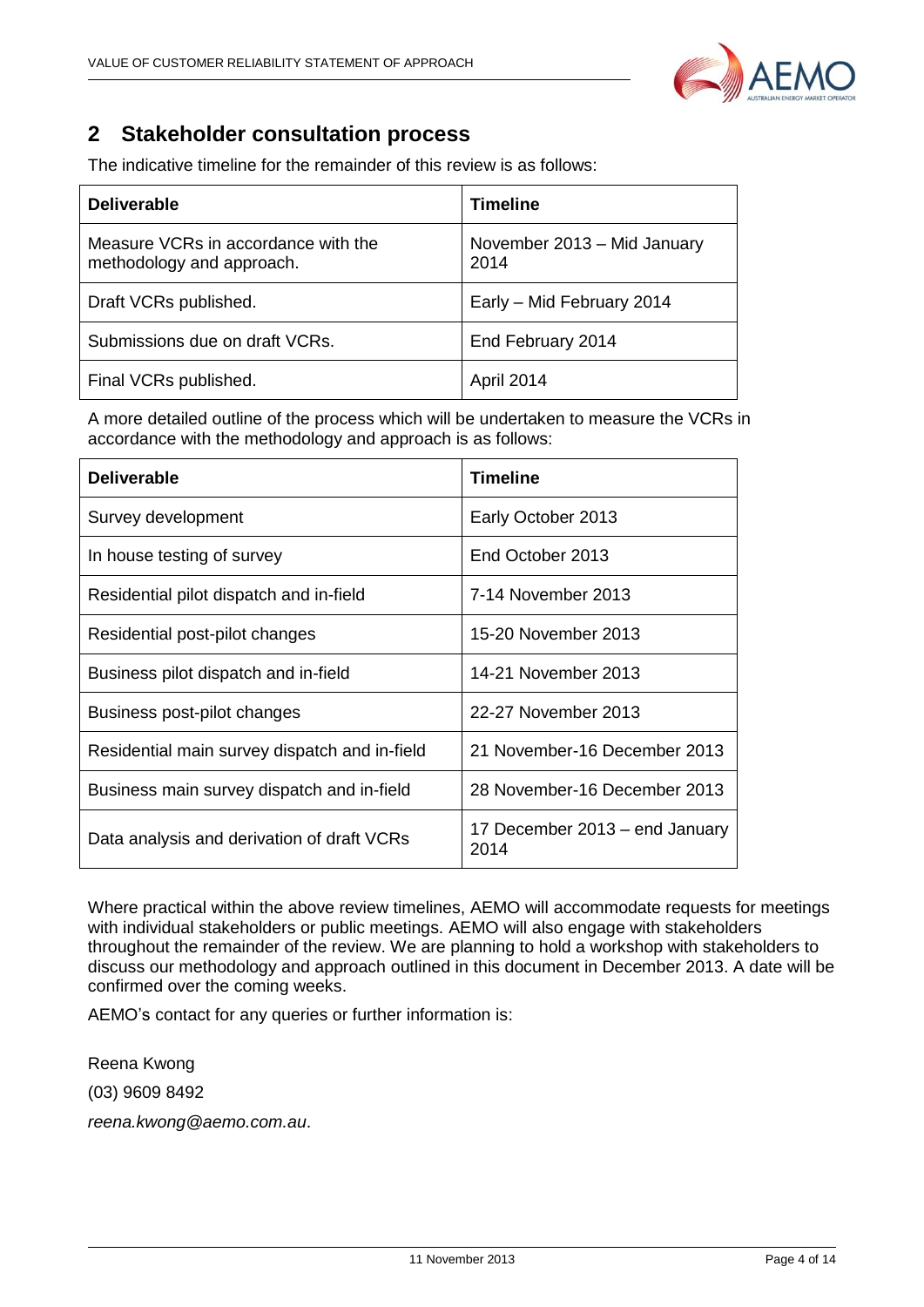

## <span id="page-4-0"></span>**3 Summary of submissions received to the VCR Directions Paper**

This chapter provides a brief summary of the key issues received in submissions and meetings.

#### <span id="page-4-1"></span>**3.1 Approach and methodology**

All stakeholder responses supported the proposal to apply the choice modelling technique.

In relation to additional contingent valuation questions to complement the choice modelling approach, ActewAGL commented that they *"would not, however, support the use of open-ended contingent valuation questions, since this technique is not well supported by academic literature."*<sup>4</sup>

ActewAGL would also not support the initial face-to-face forums that AEMO proposed in the Directions Paper, as this *"may lead to sample selection bias". <sup>5</sup>* Alinta Energy also made a similar comment that face-to-face forums could lead to biases.

#### <span id="page-4-2"></span>**3.2 Granularity of VCRs**

All stakeholders supported more granular VCRs compared to the single regional VCRs currently available.

Alinta Energy commented that calculating connection point VCRs on the proportion of each customer class at that connection point could *"produce differing values in comparison to calculating the VCR in proportion to total energy usage by different customer class".* 6

Both Grid Australia and Energy Networks Association (ENA) submissions noted that more granularity is required for the large business customer category. They proposed further dividing this segment into commercial, industrial, and agricultural categories.

SA Power Networks' submission commented that AEMO's proposed segmentation of business customers would not provide enough granularity on the types of business customers (such as commercial, industrial, manufacturing, agricultural).

Their submission also noted that *"within the SA Jurisdiction the threshold for re-classification from medium to large business is 160 MWh not the 100 MWh detailed within the Directions Paper. In addition, all small customers (i.e., less than 160 MWh) within SA are supplied from one virtual Transmission Connection Point (TCP), so AEMO will not be able to calculate a VCR for every TCP in SA, as Market Settlement and Transfer Solutions* (*MSATS) does not contain that information".* 7

#### <span id="page-4-3"></span>**3.3 VCR and the market price cap (MPC)**

AGL's submission suggested that "the MPC should inform the level of the VCR<sup>,8</sup> rather than the other way around. AGL suggested that a higher VCR (than the MPC) could lead to network investments proceeding ahead of generation investments; this may not be cost-efficient, so the VCR and MPC need to be better aligned.

Alinta Energy also suggested that any material difference between the VCR and MPC would be problematic. They propose that AEMO contribute to the AEMC and Reliability Panel work.

#### <span id="page-4-4"></span>**3.4 Catering for uncertainty in VCR development**

#### <span id="page-4-5"></span>**3.4.1 Different outage durations**

All stakeholder responses supported AEMO undertaking work to develop VCRs according to different outage durations.

 4 Page 1, ActewAGL submission.

<sup>&</sup>lt;sup>5</sup> Page 2, ActewAGL submission.

Page 3, Alinta Energy submission.

<sup>7</sup> Page 1, SA Power Networks submission.

<sup>8</sup> Page 1, AGL submission.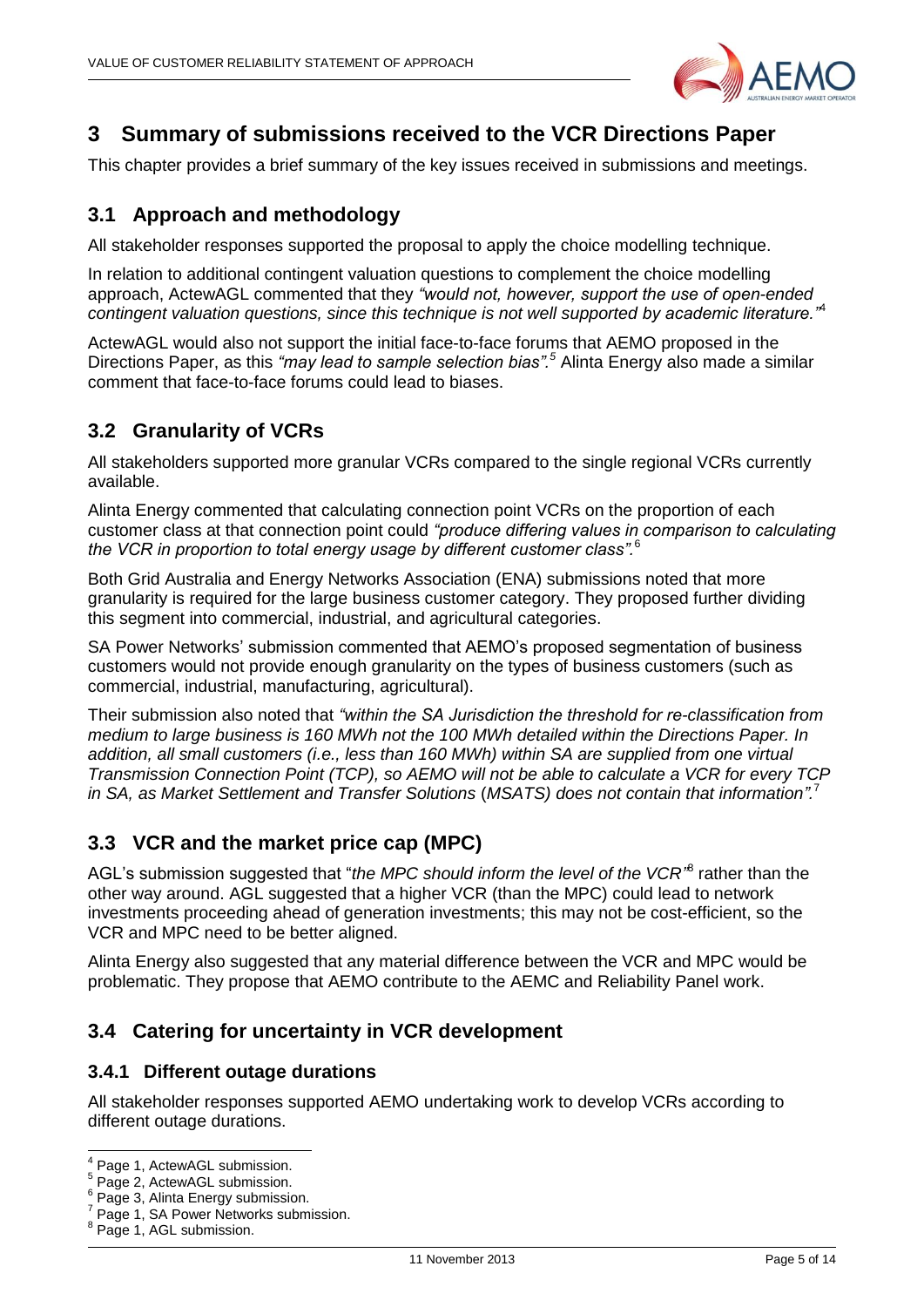

ENA further suggested that AEMO's proposed estimation of VCRs "*take into account rotational load shedding over a day or a week".* 9

SA Power Networks proposed that outage duration granularity should include additional outages of three hours and 12 hours, as *"in SA the majority of outages are less than 12 hours in duration and are typically in the of range 1–3 hours".* 10

#### <span id="page-5-0"></span>**3.4.2 Severity of supply outages**

Grid Australia expressed concerns that the cost of a one-week outage resulting in extended widespread loss of supply would not be accurately determined from customer responses.

They have suggested that qualified experts, as recommended by the Productivity Commission, be engaged to assess such types of costs to provide more meaningful information for decisionmakers.

#### <span id="page-5-1"></span>**3.5 Publication of VCRs' statistical robustness**

Grid Australia and ENA proposed that AEMO publish information relating to the sensitivity of the VCRs, for example confidence intervals, to assist in providing VCR calculation transparency. This would enable stakeholders to understand any limitations of the values.

9 Page 3, ENA submission.

<sup>&</sup>lt;sup>10</sup> Page 2, SA Power Networks submission.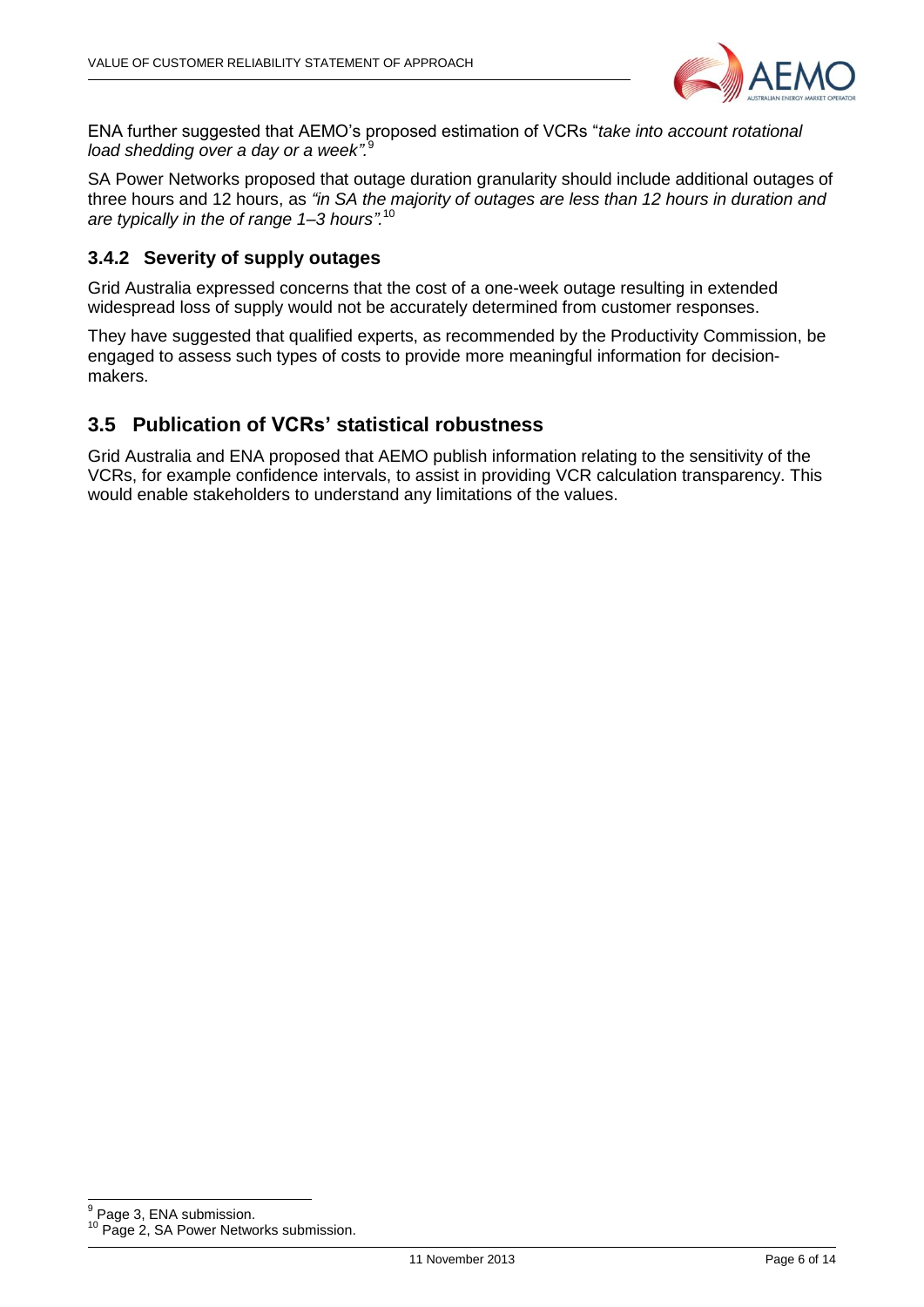

## <span id="page-6-0"></span>**4 AEMO's approach**

Most submissions supported the direction AEMO outlined in its Directions Paper.

AEMO believes that calculating a range of VCRs at each transmission node in the National Electricity Market (NEM) for the four customer categories (proposed in the Directions Paper) will provide sufficient granularity to enhance network investment decision-making processes. This is a significant improvement on the previously derived regional VCRs.

An important aspect of this review is to provide industry with more transparency about customer expectations of reliability to better inform investment decision-making. Given this, AEMO plans to publish data—such as survey responses and interpretation of results—as part of the VCR number publication. This will provide confidence that the values were determined robustly, and will inform stakeholders of any limitations resulting from the work undertaken.

Increased transparency of underlying VCR data at a more granular level (down to the transmission node by customer type) will also allow network businesses to apply the values as they see fit for their own commercial decisions. This includes the ability for distribution businesses to determine the relevant VCRs to apply for their own use, depending on the type of load being served by their feeder from that transmission node.

The VCR numbers produced as part of this review would not conclude the VCR work. AEMO expects that continual updates will occur as more granular data becomes available over time from industry.

Following discussions with the ABS and other independent experts, AEMO has engaged Professor Riccardo Scarpa, from the University of Waikato in New Zealand. He will undertake the survey design and development, and review AEMO's interpretation of the survey results.

Professor Scarpa is renowned for his international experience in econometric modelling and nonmarket valuation. He has recently assisted the New Zealand Electricity Authority's study into the Value of Lost Load.

Professor Scarpa will be supported by market research firm Colmar Brunton who will undertake the survey recruitment process.

AEMO has also approached the ABS to undertake some advisory services as part of this VCR review. These services include peer critique on the survey development including the approach, survey design, and the sampling frame. The ABS will also provide AEMO with a list of businesses by ANZSIC code, which will assist in identifying businesses by industry.

ABS involvement during this review in the capacity mentioned above will provide value given their expertise in this field. It will also benefit future VCR updates, as the ABS will be familiar with the process and methodology applied to past VCR development.

#### <span id="page-6-1"></span>**4.1 Approach and methodology**

Refer to Attachment 1 for an outline of the approach and methodology that AEMO will apply in calculating the VCRs.

Attachment 1 includes details about:

- Survey method and mode.
- Approach to survey recruitment.
- Sampling frame required.
- Statistical analysis of data to be undertaken.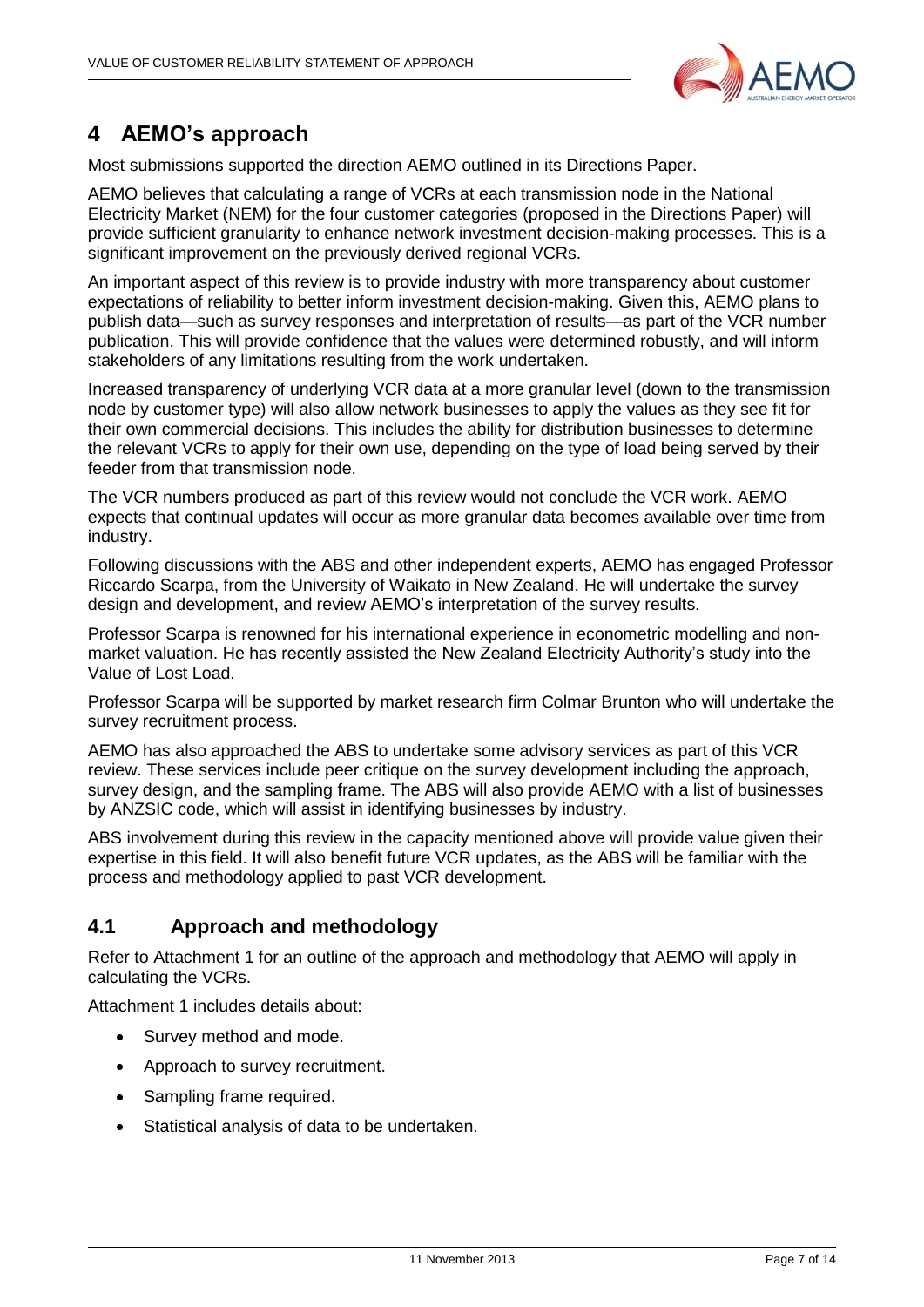

#### <span id="page-7-0"></span>**4.1.1 Grouping of transmission nodes**

The process of estimating VCRs at the transmission node level requires a significant sample of respondents<sup>11</sup> to deliver a statistical valid estimate for each location. Undertaking this for all transmission nodes in the NEM would be costly, and AEMO expects the VCR will be similar across nodes with similar characteristics.

Given this, AEMO—assisted by distribution network service providers—has grouped transmission nodes for which the VCR is expected to be similar. These are grouped initially by NEM region, and are then split further based on:

- Connection load type (whether capital city CBD, urban<sup>12</sup>, or rural).
- Climate zone<sup>13</sup> (to reflect differences in cooling and heating needs).
- Access to alternative fuels<sup>14</sup> (whether there access to, or use of, reticulated natural gas).

| Region          | <b>Sub-regional grouping</b> |                            |  |
|-----------------|------------------------------|----------------------------|--|
| Queensland      | <b>Tropical QLD</b>          | Tropical QLD - urban       |  |
|                 | <b>Central QLD</b>           | Central QLD - urban        |  |
|                 | SEQ - Urban                  | $SEQ - CBD$                |  |
|                 | SWQ - Urban                  | SWQ - Rural                |  |
|                 | <b>Inland QLD</b>            |                            |  |
|                 |                              |                            |  |
| New South Wales | North East NSW               | North East NSW - urban     |  |
|                 | <b>Inland NSW</b>            | Inland NSW - urban         |  |
|                 | Mid-south NSW                | ACT/Canberra               |  |
|                 | Sydney/Wollongong            | Sydney CBD                 |  |
|                 |                              |                            |  |
| Victoria        | South-Mid Victoria           | South-Mid Victoria - urban |  |
|                 | Inland Victoria              | Inland Victoria - urban    |  |
|                 | Melbourne                    | Melbourne CBD              |  |
|                 |                              |                            |  |
| South Australia | South-east SA                |                            |  |
|                 | Northern SA                  |                            |  |
|                 | Adelaide                     | Adelaide CBD               |  |
|                 |                              |                            |  |
| Tasmania        | Tasmania                     | Tasmania - urban           |  |

#### **Table 1 – Sub-regional grouping for NEM transmission nodes**

The Appendix below includes a diagrammatic representation of the regional groupings.

#### <span id="page-7-1"></span>**4.2 Customer classes**

As outlined in the Directions Paper, AEMO's review will be able to calculate VCRs at the transmission node level. Due to recent changes as part of the Consumer Administration and Transfer Solution (CATS) Procedures, AEMO is now able to disaggregate customers into four categories:

• Residential.

  $11$  To acquire a representative sample set for each transmission node in the NEM Professor Scarpa has estimated at least 100,000 respondents are required.

 $12$  Urban loads have been classified as those nodes that primarily serve cities with a population above 30,000.

<sup>13</sup> AEMO used the climate zones introduced in the Building Code of Australia (BCA), see: [http://www.abcb.gov.au/major](http://www.abcb.gov.au/major-initiatives/energy-efficiency/climate-zone-maps)[initiatives/energy-efficiency/climate-zone-maps.](http://www.abcb.gov.au/major-initiatives/energy-efficiency/climate-zone-maps)

<sup>14</sup> About 60% of ACT households use gas heating; in NSW this figure is 20%. This may be reflected in different VCR estimates.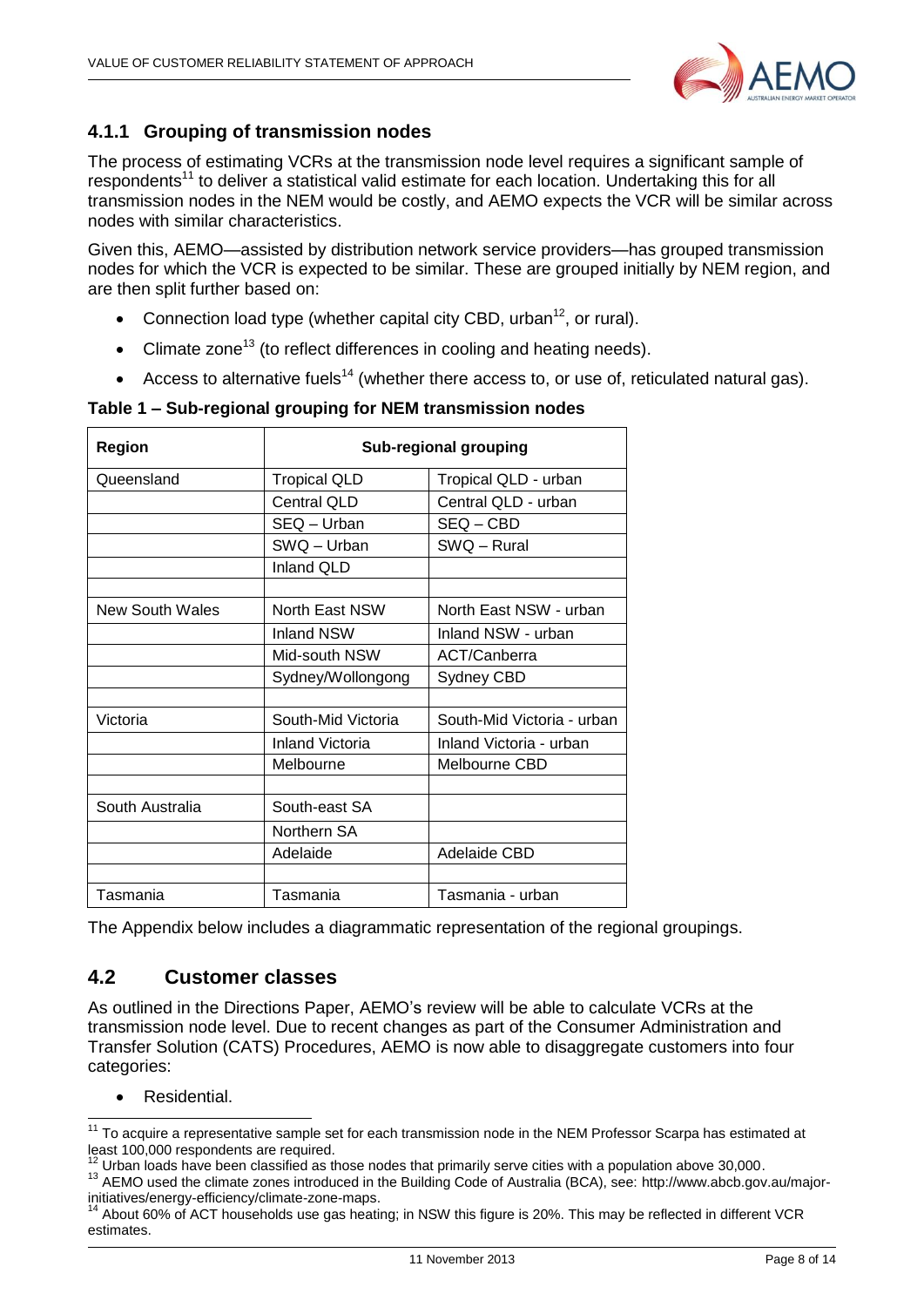

- Small business (average annual energy consumption < 40 MWh pa).
- $\bullet$  Medium business<sup>15</sup> (average annual energy consumption 40–100 MWh pa).
- Large business (average annual energy consumption > 100 MWh pa).

Following consultation with stakeholders, AEMO notes that different consumption thresholds are applied in both South Australia and Tasmania. As a result, the following segregation of business customers in these two regions will be:

South Australia:

- Small business (average annual energy consumption < 40 MWh pa).
- Medium business (average annual energy consumption 40–160 MWh pa).
- Large business (average annual energy consumption > 160 MWh pa).

Tasmania:

- Small business (average annual energy consumption < 150 MWh pa).
- Large business (average annual energy consumption > 150 MWh pa).

As small customer information at each transmission node is unavailable in both South Australia and Tasmania, AEMO will not be able to produce VCRs at every transmission node in these regions.

However, AEMO will be able to develop VCRs for each sub-region identified in Section 4.1.1 using other locational means for these regions, such as applying post codes. Disaggregation of customers into the customer categories defined above by post code will allow the composition of customers for each sub-region within South Australia and Tasmania to be provided.

AEMO understands that the geographic location of residential customers may have an impact on the VCR for this category. To gain a more comprehensive understanding of this aspect, AEMO's survey for residential customers will identify if there is a large variance across the regions between the residential categories including CBD, urban and rural areas.

Additionally, as AEMO will receive services from the ABS, it will also be able to distinguish the business categories, particularly the large businesses, into sector type; this will enhance VCR methodology granularity. Such sectors would include:

- Primary (relating to agriculture, fishery, forestry, mining etc)
- Secondary or Industrial (relating to food processing, manufacturing of components and final products etc)
- Trades and services (relating to government, hospitality, health, education, transport etc)

For large direct-connect customers to the transmission network, AEMO will be approaching these businesses separately as part of our review. AEMO acknowledges that the impact of outages to these customers can be significantly different to other large customers and therefore the value they place on their electricity supply must reflect this matter.

AEMO expects that the level of VCR granularity delivered by the review will assist in developing VCRs that better reflect customer values throughout the NEM.

#### <span id="page-8-0"></span>**4.3 Role of VCRs**

-

As outlined in the Directions Paper, the primary focus of this review is to develop a suite of VCRs that will inform better network investment decisions.

The VCRs calculated through this review will benefit many processes in the NEM by providing confidence that the true value that customers place on reliability is reflected in the outcomes

<sup>15</sup> Identified as *small market offer customers* in the National Energy Customer Framework (NECF).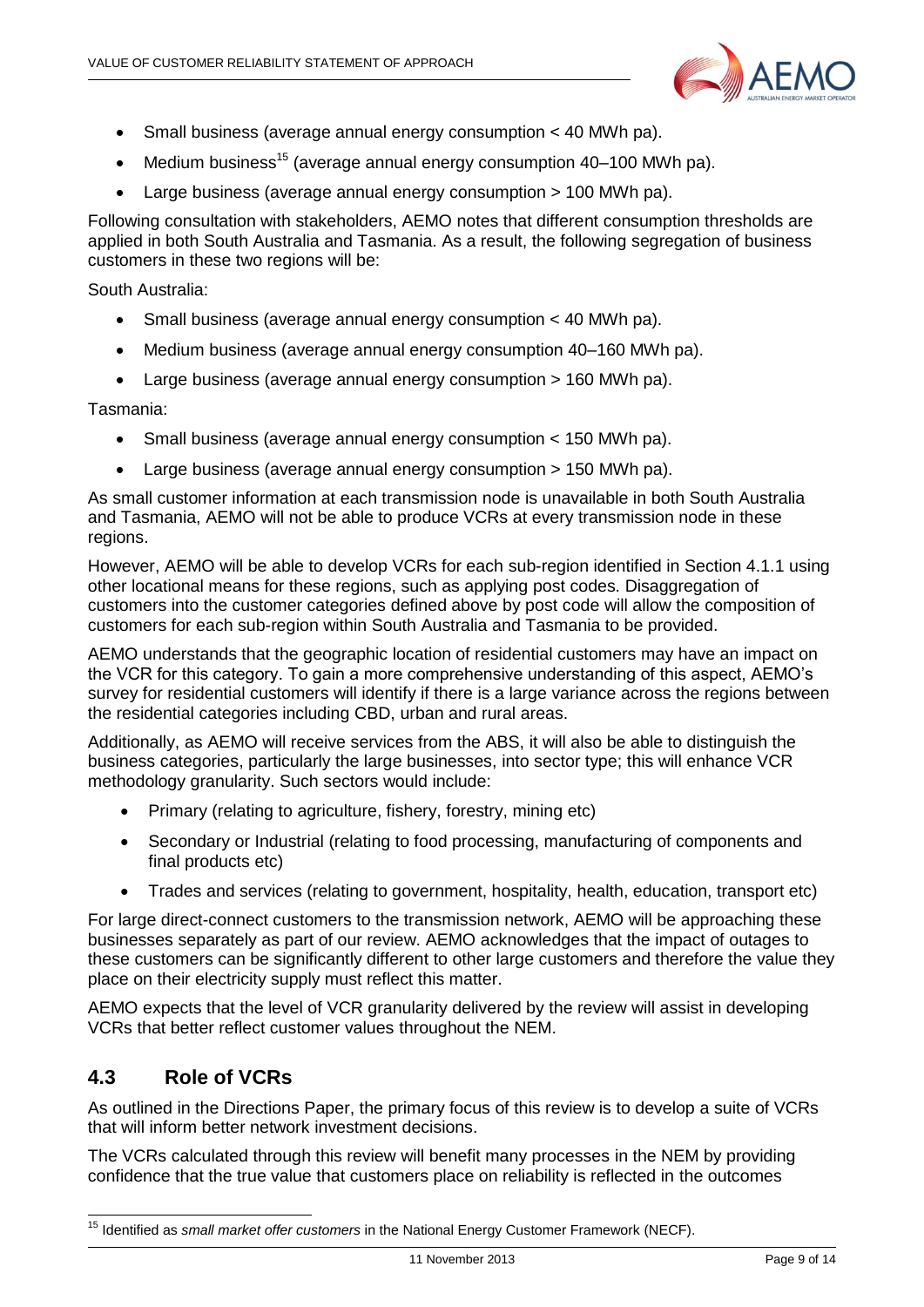

delivered. This said, AEMO remains conscious that it is not in a position to specify where and when the resulting VCRs should be used by others in the NEM.

AEMO will apply the VCRs in its own transmission planning process as part of its national and Victorian transmission planning roles. The VCRs' more detailed design will allow more accurate decision-making to occur so that the right investment is delivered when customers in a particular location require better reliability.

AEMO recognises that the application of VCRs in other NEM contexts, such as distribution network planning or network regulation, will depend on the level of granularity required for the purpose and data available.

AEMO acknowledges that investment decision-making in the distribution planning process will benefit more from VCRs calculated for each feeder. The VCR review will produce VCRs at the transmission node level only; if these VCRs were used to inform distribution investment planning, then the information produced by AEMO must be complemented with additional information supplied by network business.

For transmission investment decision-making purposes, AEMO recommends using the appropriate VCRs that correspond to the network investment location and customer class depending on the approximate outage duration, time of day and severity of the outage that best correspond to the investment requirement.

High-impact, low-probability events should also be considered in the network investment decisionmaking process. As outlined in Attachment 1, AEMO's methodology and approach to account for such events will mean that the VCRs developed, particularly for the longer outage durations, could be used in this context. AEMO will also continue to work with network businesses to understand how these events can best be incorporated beyond this review.

Regarding the VCR informing the MPC, AEMO notes that the AEMC has been tasked to identify whether a link exists between the VCR and the Reliability Standards and Reliability Settings; and how these standards and settings (principally the MPC) should be amended to reflect a VCR.<sup>16</sup>

As outlined in the Directions Paper, AEMO will focus specifically on measuring and calculating VCRs, not deciding whether VCRs should be used to inform the MPC. AEMO will continue to engage with the AEMC to ensure that outcomes do not negatively affect the National Electricity Market.

In publishing the VCRs, AEMO will publish the statistical robustness of the values, as proposed by ENA and Grid Australia. This will provide greater transparency about the process undertaken to calculate VCRs, as well as clarification of results obtained. This will allow industry to identify any anomalies that may exist. It will also assist AEMO and other NEM institutions in determining the extent to which the VCRs may be applied in NEM contexts.

#### <span id="page-9-0"></span>**4.4 Catering for uncertainty – VCR attributes**

AEMO recognises that uncertainty is inherent in any survey of how customers value reliability. AEMO will attempt to develop the most robust values possible by including certain attributes.

In addition to the original three attributes highlighted in the Directions Paper (range of outage duration, outage time of day, severity of outage), AEMO will also seek to incorporate the following:

- Day of the week (weekday or weekend).
- Season (summer or winter).
- Frequency of occurrence.
- Bill increase (three levels will be expressed as percentages or monetary levels of the average bill).

<sup>-</sup><sup>16</sup> As part of the SCER's Extreme Weather Event Review.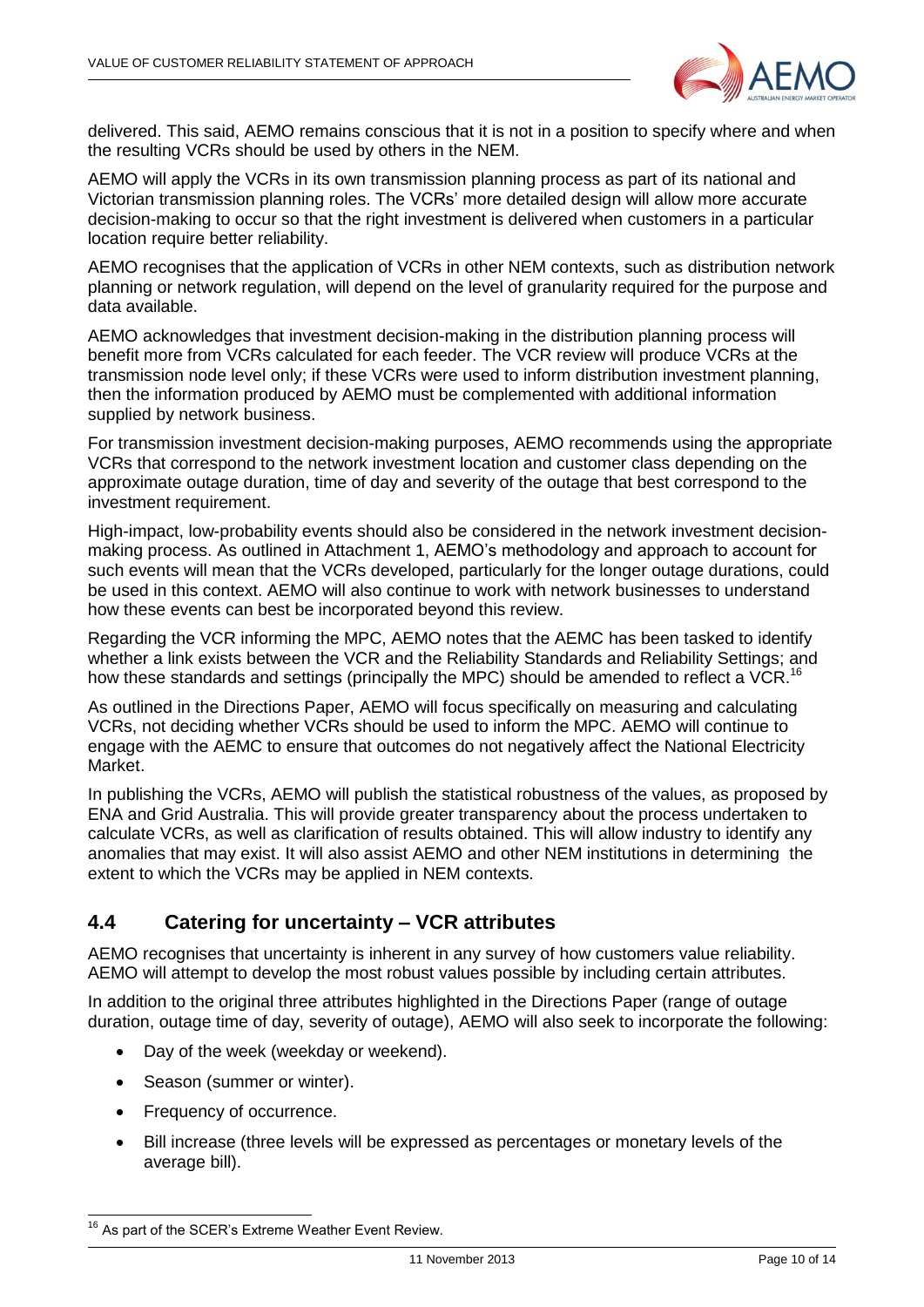

These additional attributes will allow better information about customer consumption patterns, and better expectations of reliable supply at particular periods during the year. Numerous studies<sup>17</sup> demonstrate that these factors strongly influence the VCR.

As outlined in the Directions Paper, a range of VCRs will represent the different outage durations that a given transmission connection point is likely to experience.

Following a submission received from SA Power Networks, which outlined that most outages occurring in South Australia are less than 12 hours and generally range from one to three hours, AEMO will include two more outage duration categories: three hours and 12 hours.

VCRs will be calculated for the following outage durations to account for different types of events:

- $\bullet$  1 hour
- 3 hours (new)
- 6 hours
- 12 hours (new)
- $\bullet$  1 day
- 1 week

<sup>-</sup> $17$  Including those undertaken by Blass (2010) and Baarsma and Hop (2009).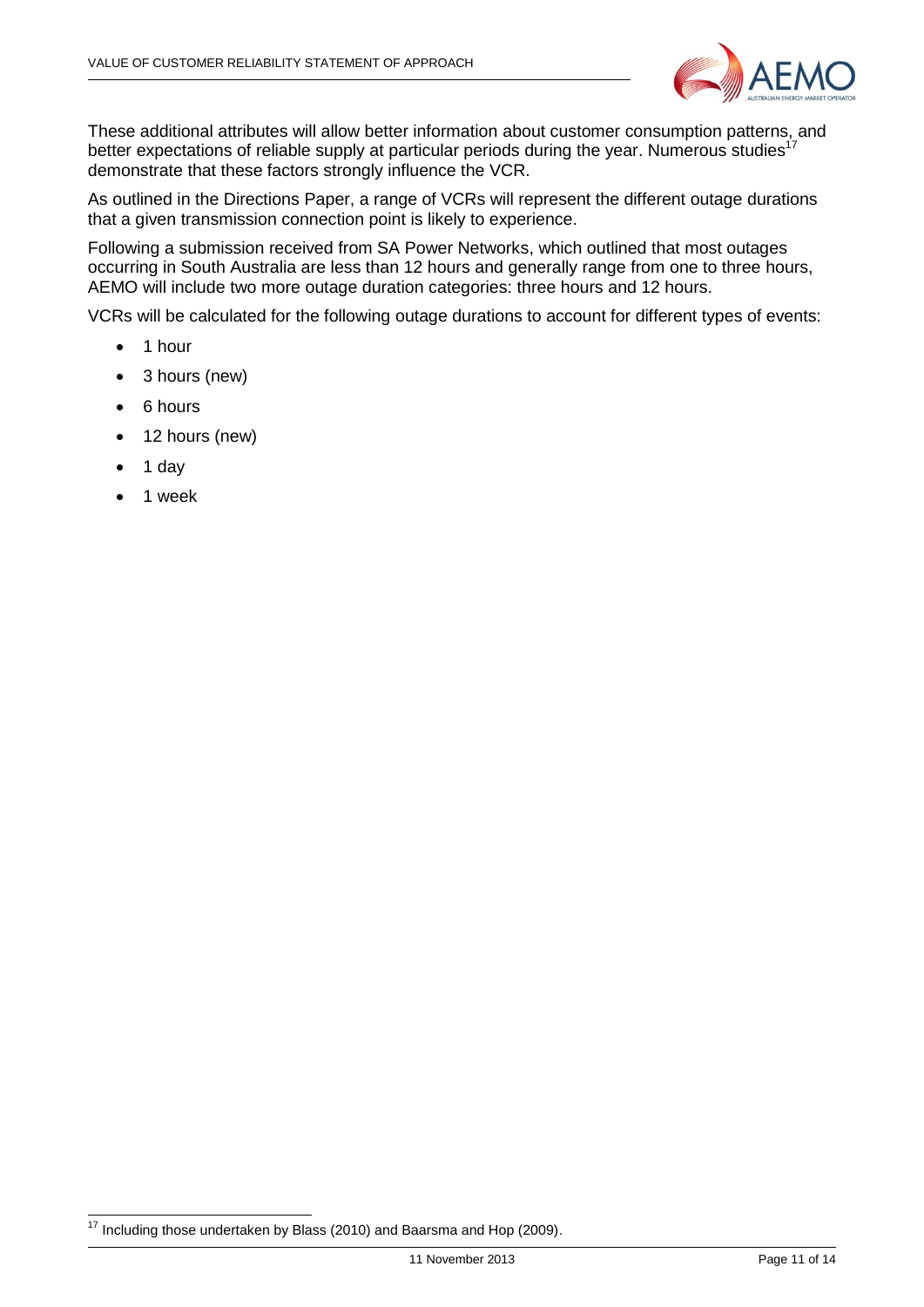

## <span id="page-11-0"></span>**5 Appendix – Regional grouping of transmission nodes**

#### **Figure 1 – Queensland**





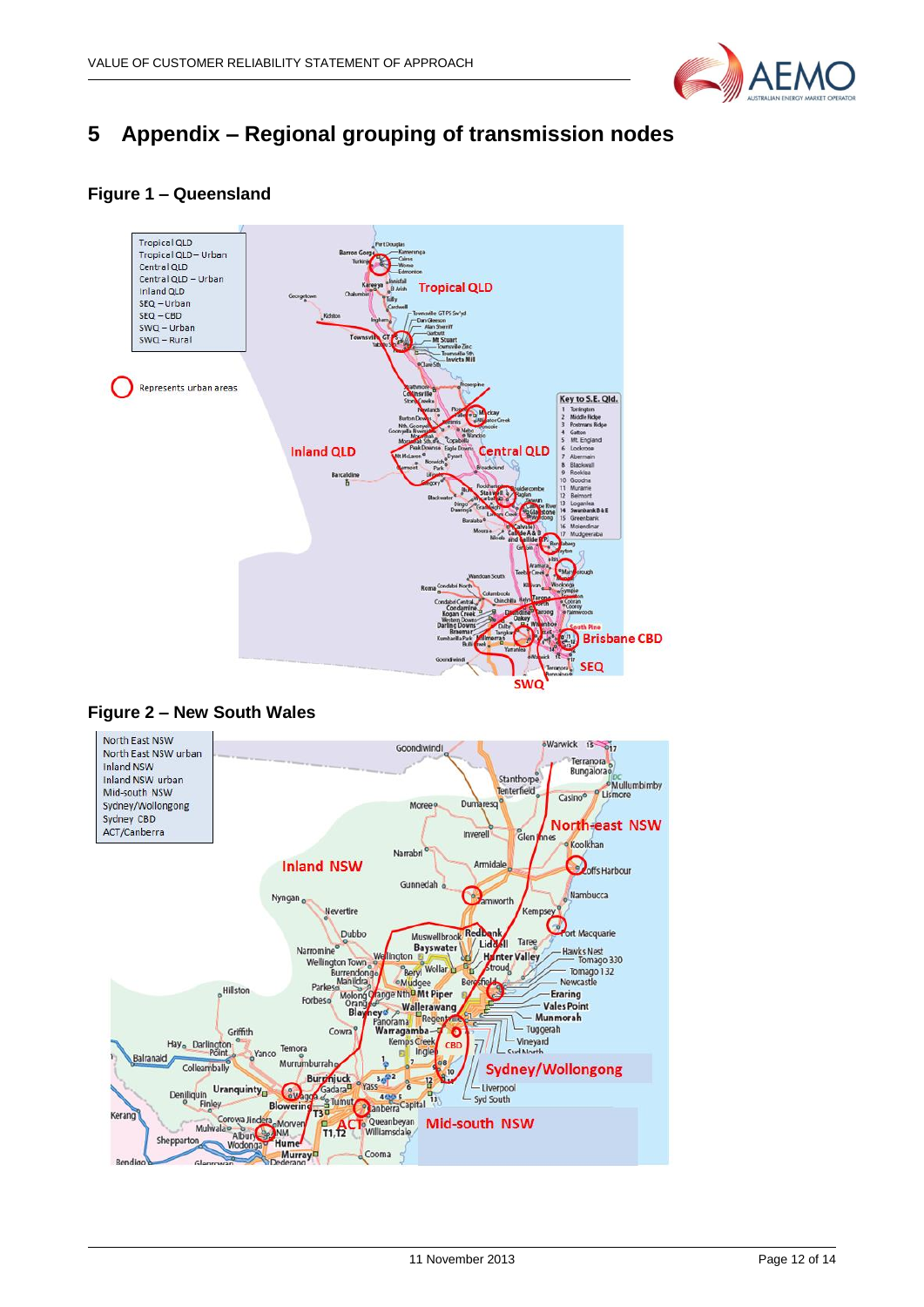

#### **Figure 3 –Victoria**



#### **Figure 4 –South Australia**